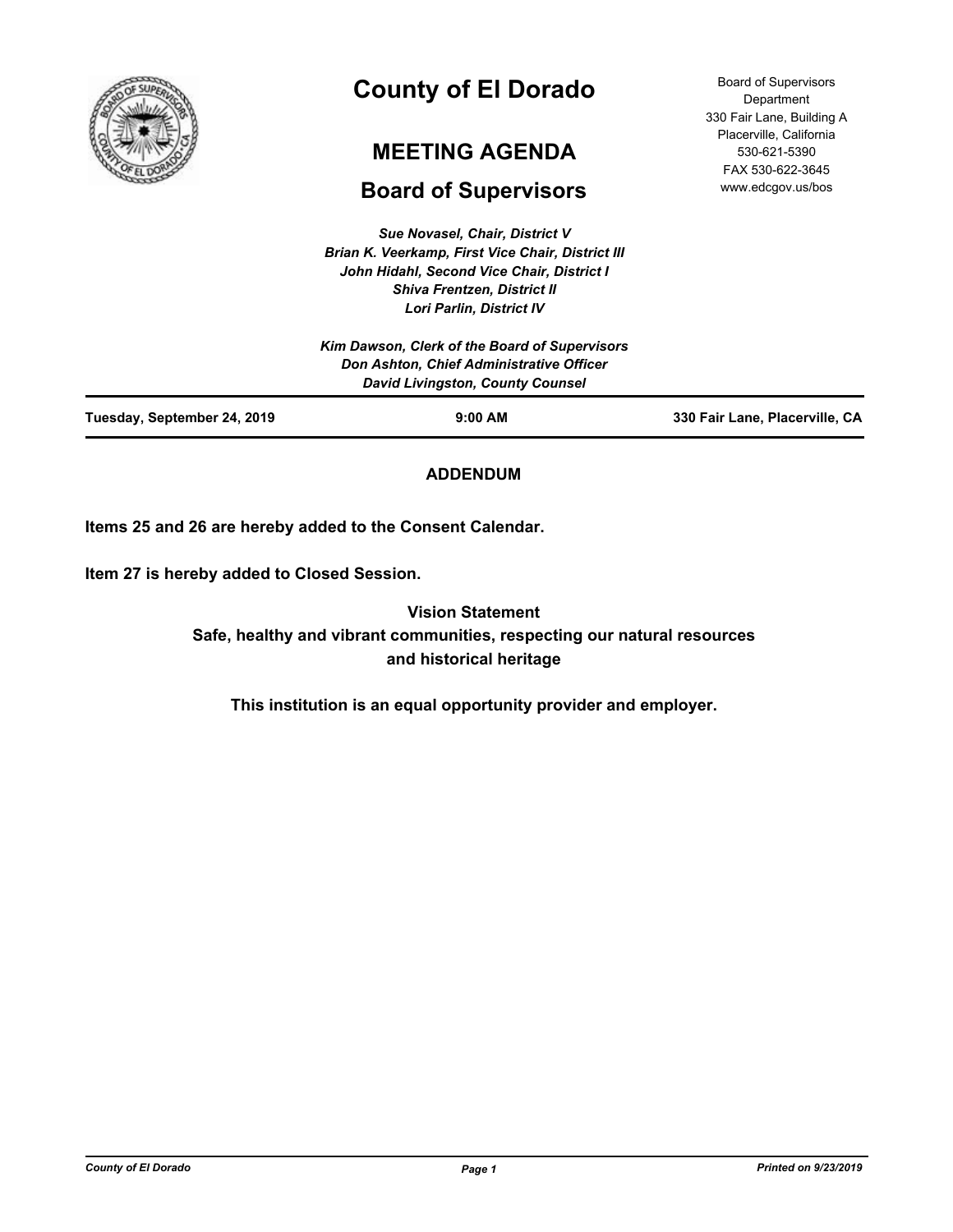Live Web Streaming and archiving of most Board of Supervisors meeting videos, all meeting agendas, supplemental materials and meeting minutes are available on the internet at: http://eldorado.legistar.com/Calendar.aspx

To listen to open session portions of the meeting in real time, dial (530) 621-7603. This specialized dial in number is programmed for listening only and is operable when the audio system inside the meeting room is activated. Please be advised that callers will experience silence anytime the Board is not actively meeting, such as during Closed Session or break periods.

The County of El Dorado is committed to ensuring that persons with disabilities are provided the resources to participate in its public meetings. Please contact the office of the Clerk of the Board if you require accommodation at 530-621-5390 or via email, edc.cob@edcgov.us, preferably no less than 24 hours in advance of the meeting.

The Board of Supervisors is concerned that written information submitted to the Board the day of the Board meeting may not receive the attention it deserves. The Board Clerk cannot guarantee that any FAX, email, or mail received the day of the meeting will be delivered to the Board prior to action on the subject matter.

The Board meets simultaneously as the Board of Supervisors and the Board of Directors of the Air Quality Management District, In-Home Supportive Services, Public Housing Authority, Redevelopment Agency and other Special Districts.

For Purposes of the Brown Act § 54954.2 (a), the numbered items on this Agenda give a brief description of each item of business to be transacted or discussed. Recommendations of the staff, as shown, do not prevent the Board from taking other action.

Materials related to an item on this Agenda submitted to the Board of Supervisors after distribution of the agenda packet are available for inspection during normal business hours in the public viewing packet located in Building A, 330 Fair Lane, Placerville or in the Board Clerk's Office located at the same address. Such documents are also available on the Board of Supervisors' Meeting Agenda webpage subject to staff's ability to post the documents before the meeting.

## **PROTOCOLS FOR PUBLIC COMMENT**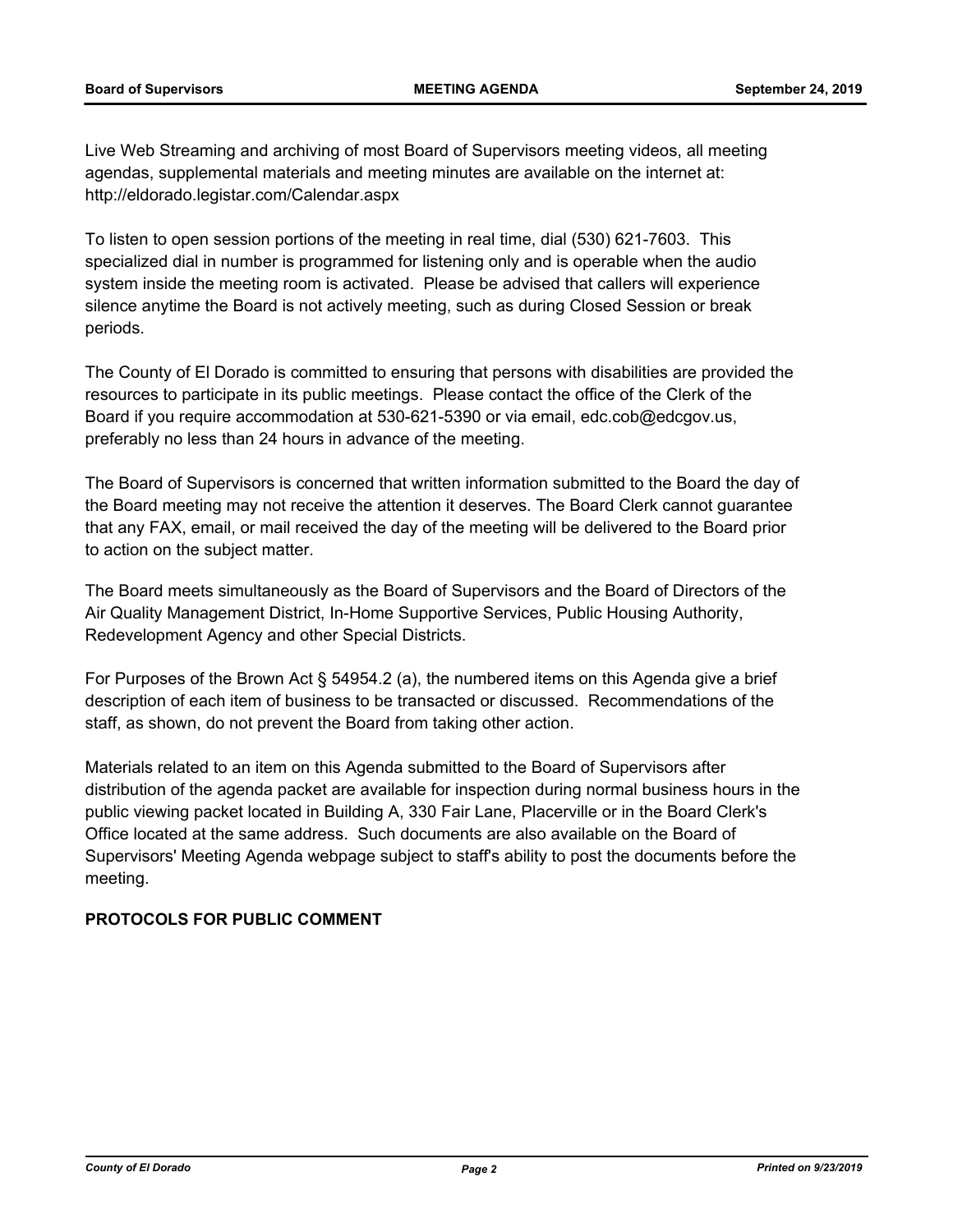Public comment will be received at designated periods as called by the Board Chair.

Public comment on items scheduled for Closed Session will be received before the Board recesses to Closed Session.

Except with the consent of the Board, individuals shall be allowed to speak to an item only once.

On December 5, 2017, the Board adopted the following protocol relative to public comment periods. The Board adopted minor revisions to the protocol on February 26, 2019, incorporated herein:

Time for public input will be provided at every Board of Supervisors meeting. Individuals will have three minutes to address the Board. Individuals authorized by organizations will have three minutes to present organizational positions and perspectives and may request additional time, up to five minutes. At the discretion of the Board, time to speak by any individual may be extended.

Public comment on certain agenda items designated and approved by the Board may be treated differently with specific time limits per speaker or a limit on the total amount of time designated for public comment. It is the intent of the Board that quasi-judicial matters have additional flexibility depending upon the nature of the issue. It is the practice of the Board to allocate 20 minutes for public comment during Open Forum and for each agenda item to be discussed. (Note: Unless designated on the agenda, there is no Open Forum period during Special Meetings.)

Individual Board members may ask clarifying questions but will not engage in substantive dialogue with persons providing input to the Board.

If a person providing input to the Board creates a disruption by refusing to follow Board guidelines, the Chair of the Board may take the following actions:

Step 1. Request the person adhere to Board guidelines. If the person refuses, the Chair may turn off the speaker's microphone.

Step 2. If the disruption continues, the Chair may order a recess of the Board meeting. Step 3. If the disruption continues, the Chair may order the removal of the person from the Board meeting.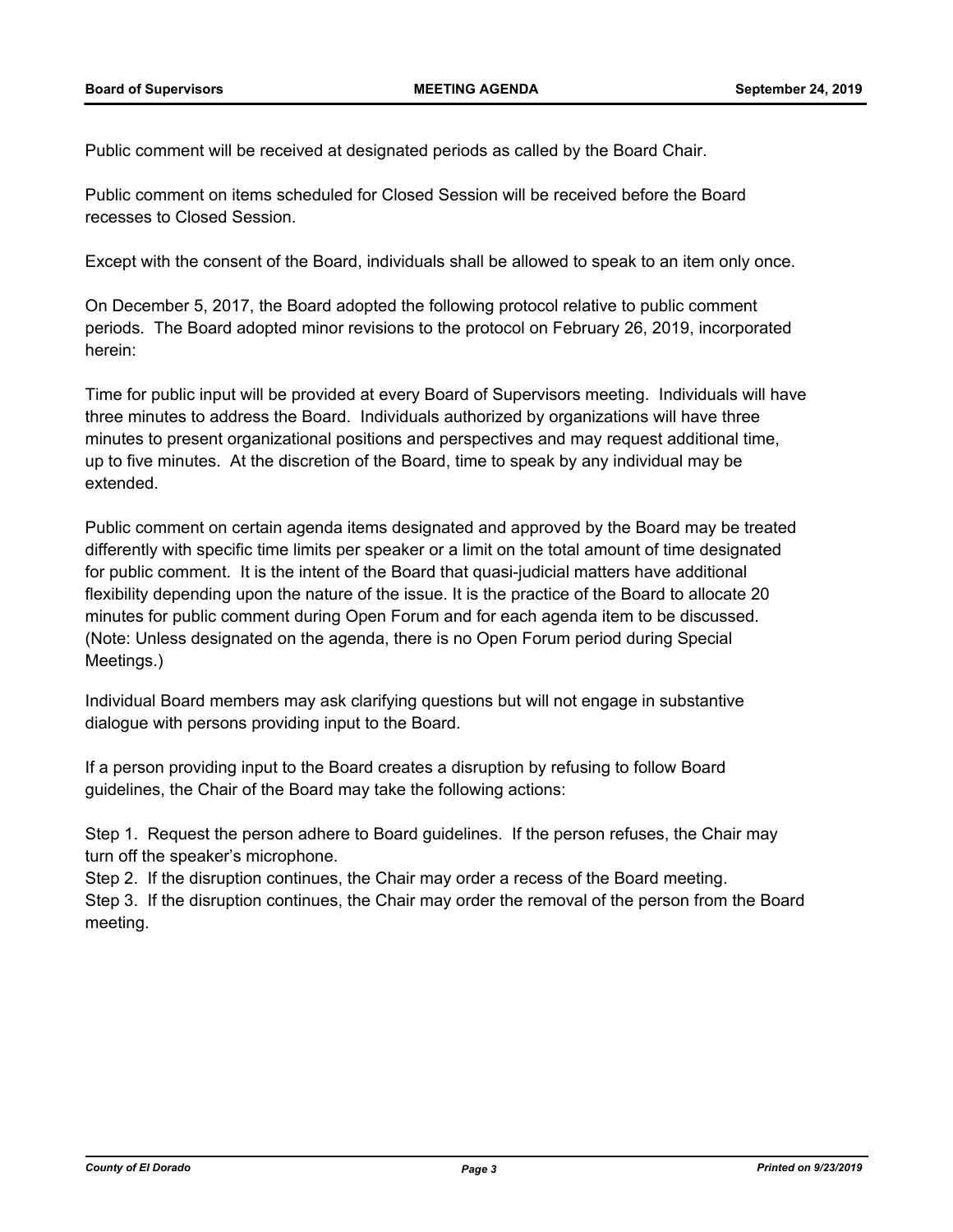### **9:00 A.M. - CALL TO ORDER**

#### **INVOCATION AND PLEDGE OF ALLEGIANCE TO THE FLAG**

#### **ADOPTION OF THE AGENDA AND APPROVAL OF CONSENT CALENDAR**

The Board may make any necessary additions, deletions or corrections to the agenda including moving items to or from the Consent Calendar and adopt the agenda and the Consent Calendar with one single vote. A Board member may request an item be removed from the Consent Calendar for discussion and separate Board action. At the appropriate time as called by the Board Chair, members of the public may make a comment on matters on the Consent Calendar prior to Board action.

#### **OPEN FORUM**

Open Forum is an opportunity for members of the public to address the Board of Supervisors on subject matter that is not on their meeting agenda and within their jurisdiction. Public comments during Open Forum are limited to three minutes per person. Individuals authorized by organizations will have three minutes to present organizational positions and perspectives and may request additional time, up to five minutes. The total amount of time reserved for Open Forum is 20 Minutes.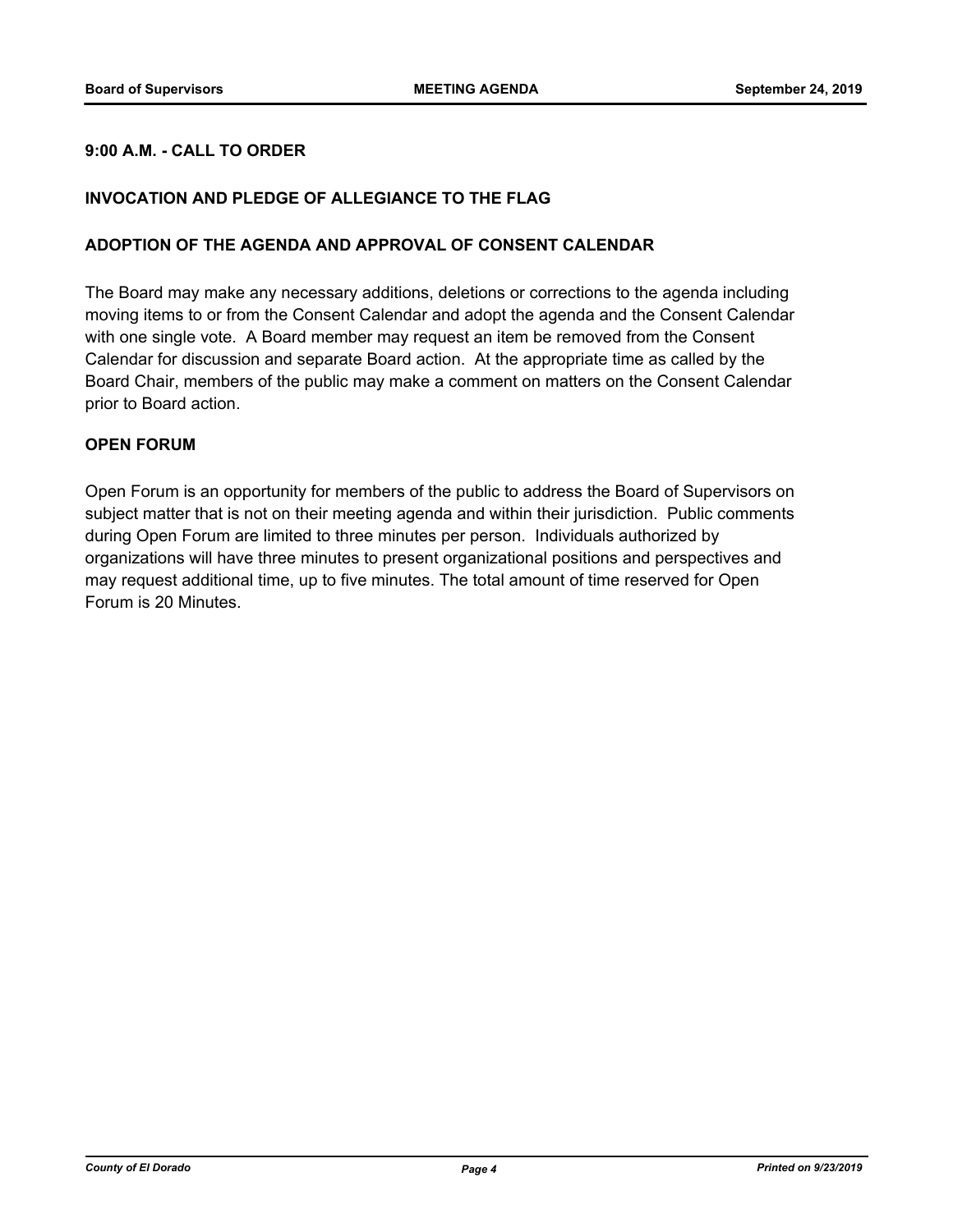#### **CONSENT CALENDAR**

**1.** [19-1427](http://eldorado.legistar.com/gateway.aspx?m=l&id=/matter.aspx?key=26748) Clerk of the Board recommending the Board approve the Minutes from the regular meeting of September 17, 2019.

#### **GENERAL GOVERNMENT - CONSENT ITEMS**

- **2.** [16-0305](http://eldorado.legistar.com/gateway.aspx?m=l&id=/matter.aspx?key=20961) Chief Administrative Office recommending the Board find that a state of emergency continues to exist in El Dorado County as a result of unprecedented tree mortality due to drought conditions and related bark beetle infestations. (Cont. 9/17/19, Item 2)
- **3.** [19-1387](http://eldorado.legistar.com/gateway.aspx?m=l&id=/matter.aspx?key=26708) Chief Administrative Office recommending the Board: 1) Approve and authorize the Chair to sign Agreement 4328 providing a Memorandum of Understanding between the County and Save the Graves Coalition of El Dorado County, a project of Arts and Culture El Dorado's Arts Incubator Program; 2) Delegate signature authority to the Purchasing Agent on Daily License Application/Authorization forms with the State of California Department of Alcoholic Beverage Control; and 3) Make a determination that Save the Graves Coalition of El Dorado County provides a public benefit to the residents of El Dorado County.

#### **FUNDING:** Donations.

**4.** [19-1432](http://eldorado.legistar.com/gateway.aspx?m=l&id=/matter.aspx?key=26753) Chief Administrative Office recommending the Board, acting as the Board of Directors of the El Dorado County Public Housing Authority, adopt and authorize the Chair to sign Resolution **160-2019** adopting the Fiscal Year 2019-2020 Budget for El Dorado County Public Housing Authority.

**FUNDING:** Federal Funding.

**5.** [19-1433](http://eldorado.legistar.com/gateway.aspx?m=l&id=/matter.aspx?key=26754) Chief Administrative Office recommending the Board, acting as the Board of Directors of the El Dorado County In-Home Supportive Services Public Authority, adopt and authorize the Chair to sign Resolution **161-2019**  adopting the Fiscal Year 2019-2020 Budget for El Dorado County In-Home Supportive Services Public Authority.

**FUNDING:** Federal & State Funding.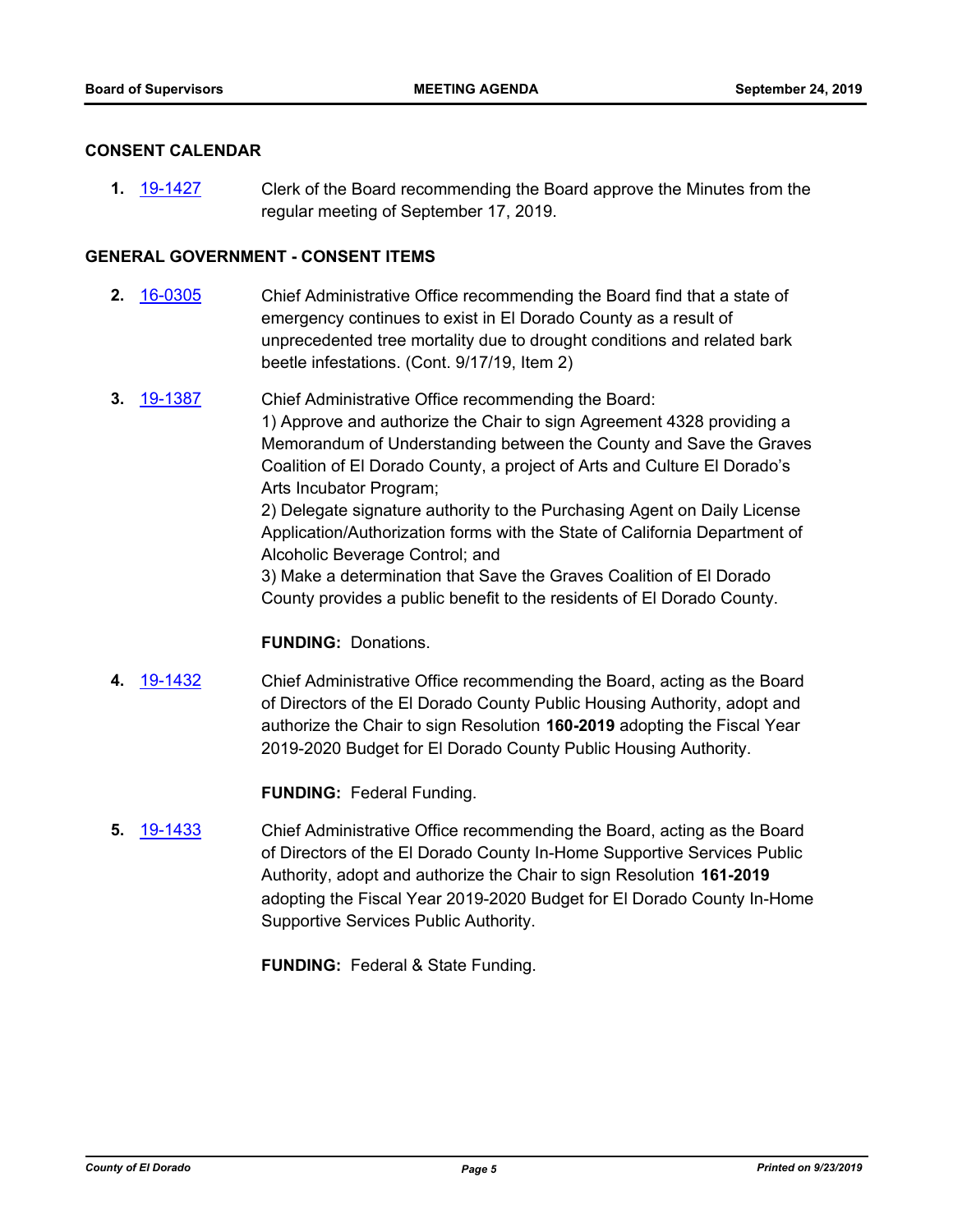**6.** [19-1245](http://eldorado.legistar.com/gateway.aspx?m=l&id=/matter.aspx?key=26567) Chief Administrative Office, Procurement and Contracts Division, presenting a list of County surplus property and recommending the Board so declare and authorize disposal of same in accordance with the procedures outlined in the County's Purchasing Ordinance, Chapter 3.12 and Section 3.12.220 thereof.

**FUNDING:** Various.

**7.** [19-1295](http://eldorado.legistar.com/gateway.aspx?m=l&id=/matter.aspx?key=26617) Chief Administrative Office, Procurement and Contracts Division, recommending the Board declare a service weapon as surplus and approve the sale of the weapon to retiring Sheriff's Officer Sergeant Darin Lewis.

> **FUNDING:** The Sheriff's Office Armory will receive the funds paid by the retiring employee.

- **8.** [19-1376](http://eldorado.legistar.com/gateway.aspx?m=l&id=/matter.aspx?key=26697) County Cemetery Director recommending the Board make the following appointment to the Cemetery Advisory Committee: Appoint Charlane Gross, Archaeologist Representative (Vacant), Term Expiration 09/24/2021.
- **9.** [19-1361](http://eldorado.legistar.com/gateway.aspx?m=l&id=/matter.aspx?key=26682) **Elections Department recommending the Board declare the results of the** official canvass of the August 27, 2019 Special Mail Ballot Election conducted by the Registrar of Voters.

#### **FUNDING:** N/A

**10.** [19-1366](http://eldorado.legistar.com/gateway.aspx?m=l&id=/matter.aspx?key=26687) Human Resources Department recommending the Board approve the 2020 Operating Engineers, Local 3 Health Trust health rates.

> **FUNDING:** County-wide cost, shared between the County departments (General Fund and Non-General Fund) and employees.

**11.** [19-1423](http://eldorado.legistar.com/gateway.aspx?m=l&id=/matter.aspx?key=26744) Supervisor Novasel recommending the Board reconsider the action taken on August 27th, 2019 (Legistar 19-1205) regarding Recorder-Clerk Department fee adjustment recommendations as a result of a recent fee study, and the approval of a new Ordinance establishing fees for the Recorder-Clerk Department.

### **FUNDING:** N/A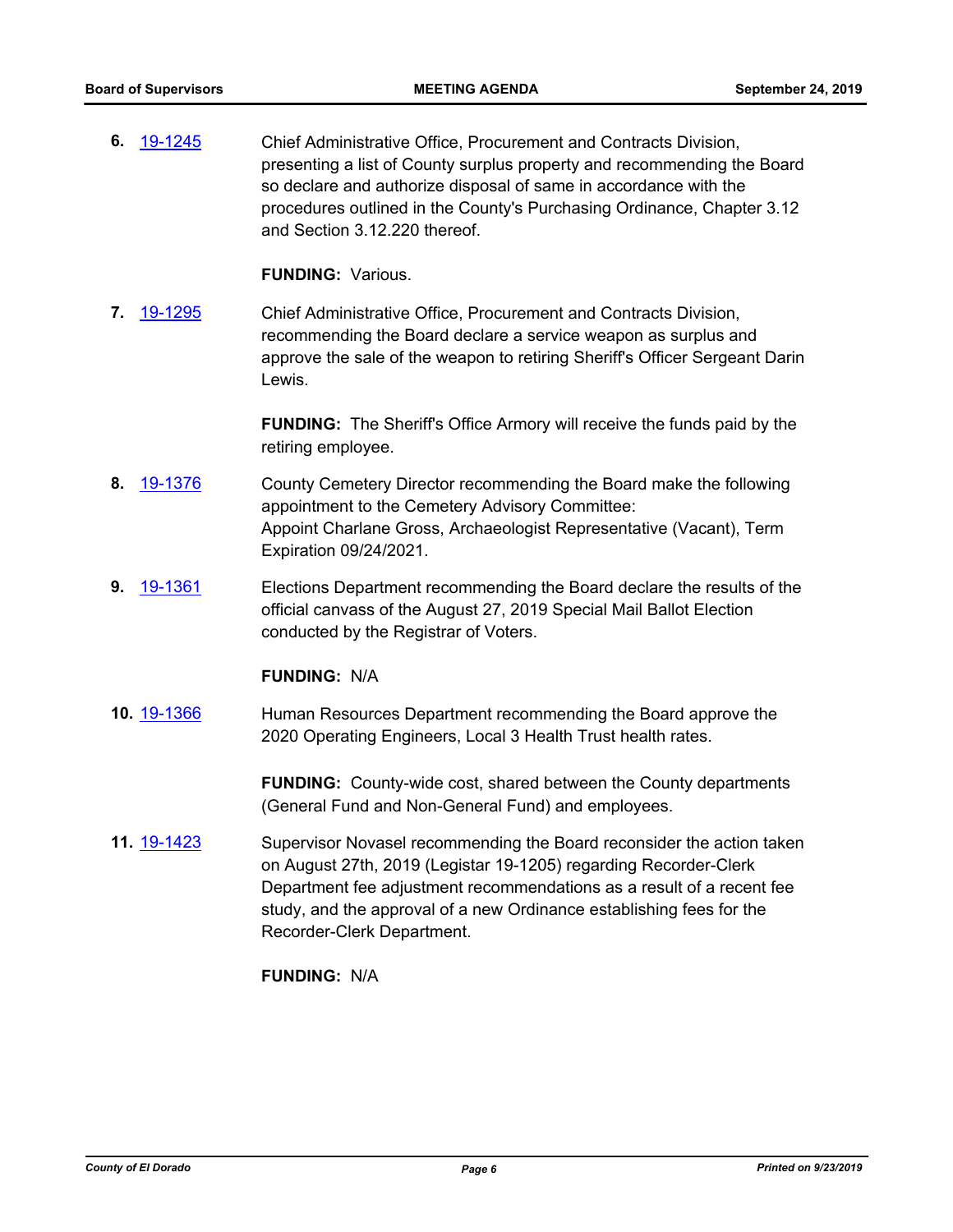#### **HEALTH AND HUMAN SERVICES - CONSENT ITEMS**

**12.** [19-1223](http://eldorado.legistar.com/gateway.aspx?m=l&id=/matter.aspx?key=26545) Health and Human Services Agency recommending the Board: 1) Approve and authorize the Chair to sign Agreement for Services 4153 with Pro-Line Cleaning Services, Inc. for the provision of selected janitorial services for the Diamond Springs Mental Health offices located at 768 Pleasant Valley Road, for the term October 1, 2019 through September 30, 2022, with a maximum obligation of \$90,000 for the term of the Agreement; 2) Make findings in accordance with County Ordinance 3.13.030 that it is more economical and feasible to contract with Pro-Line Cleaning Services, Inc. for janitorial services provided under this Agreement 4153 because the location is remote from available County employee resources; and 3) Authorize the Purchasing Agent, or designee, to execute further documents relating to Agreement for Services 4153, including amendments thereto which do not increase the maximum dollar amount or term of the Agreement, and contingent upon approval by County Counsel and Risk Management.

> **FUNDING:** 41% MHSA, 25% Federal, 17% Realignment, 15% Public Guardian, 2% State.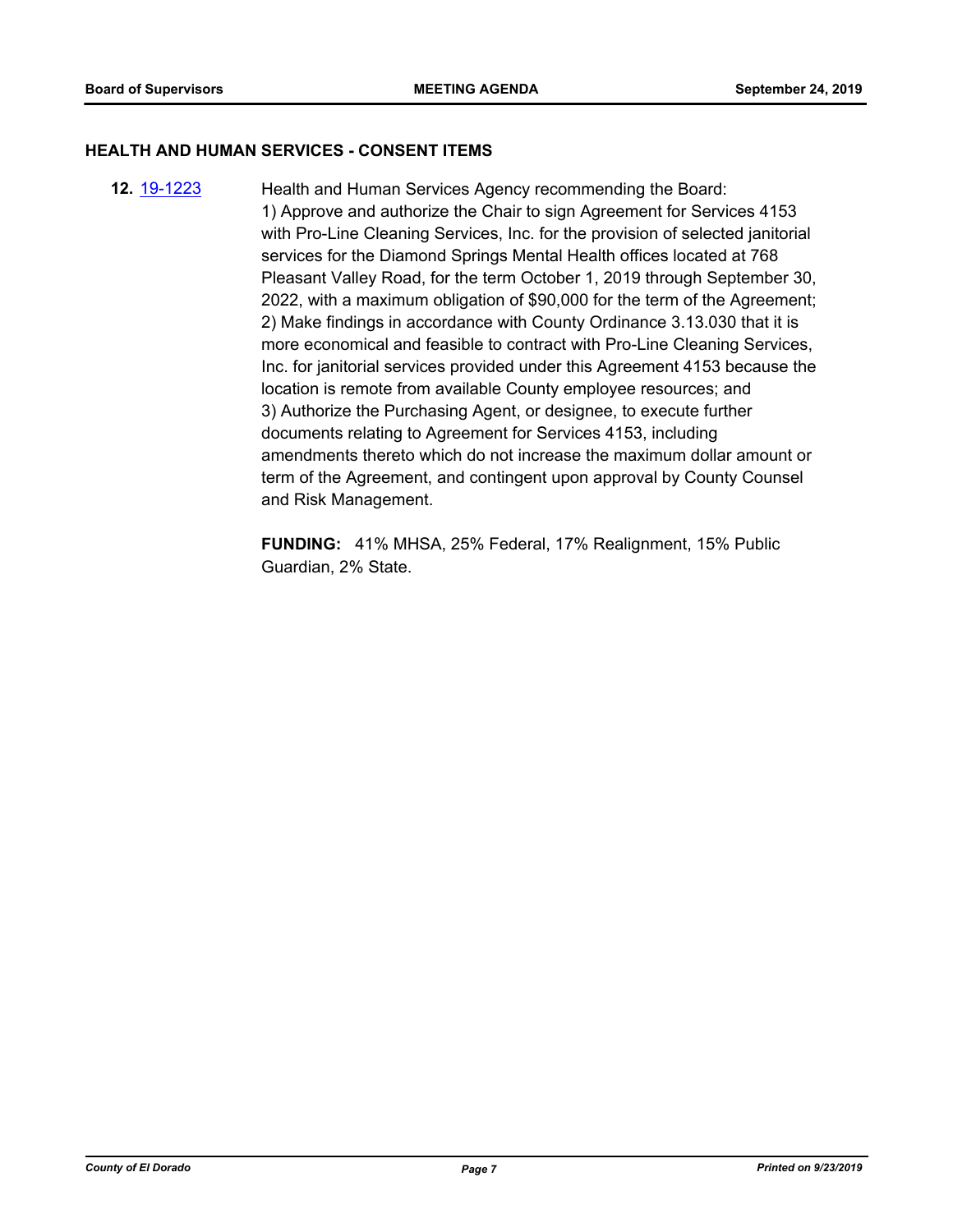#### **LAND USE AND DEVELOPMENT - CONSENT ITEMS**

**13.** [19-1355](http://eldorado.legistar.com/gateway.aspx?m=l&id=/matter.aspx?key=26676) Planning and Building Department recommending the Board approve and authorize the Chair to sign the Second Amendment to Agreement 236-S1710 with Ascent Environmental, Inc., changing the Contract Administrator, extending the term of the contract by an additional three years with a revised expiration of October 5, 2022 and increasing the compensation amount by \$100,000 for a total not-to-exceed amount of \$400,000, with no change to the scope of work.

#### **FUNDING:** Applicant Funded.

**14.** [19-1372](http://eldorado.legistar.com/gateway.aspx?m=l&id=/matter.aspx?key=26693) Planning and Building Department recommending the Board consider the following related to the Commercial Cannabis Program:

> 1) Adopt and authorize the Chair to sign Resolution **158-2019**, amending the Fiscal Year 2019-2020 Authorized Personnel Allocation Resolution to add one Senior Planner (1.0 FTE) position to the Planning and Building Department, Planning Services Division to replace a Senior Planner position that is being reassigned to the Commercial Cannabis Program (in Planning and Building);

2) Direct that the above change be added to the Fiscal Year 2019-2020 Position Allocation Schedule;

3) Provide authorization to the Director of Human Resources to make, if needed, any technical corrections to the authorized personnel allocations for the Planning and Building Department;

4) Request the Auditor-Controller to establish a new general fund org code within the chart of accounts for the Planning and Building Department for the Commercial Cannabis Program and;

5) Authorize the Chair to execute an amendment to the Fiscal Year 2019-2020 Adopted Budget to increase appropriations and revenues in the Planning and Building Department for the new Commercial Cannabis Program, increasing appropriations in Salaries and Benefits and Services and Supplies along with an equal amount in Fees from permits in the newly created org by a total of \$300,000 (4/5 vote required to approve budget transfer).

**FUNDING:** Commercial Cannabis Permit Revenue and Commercial Cannabis Tax Revenue.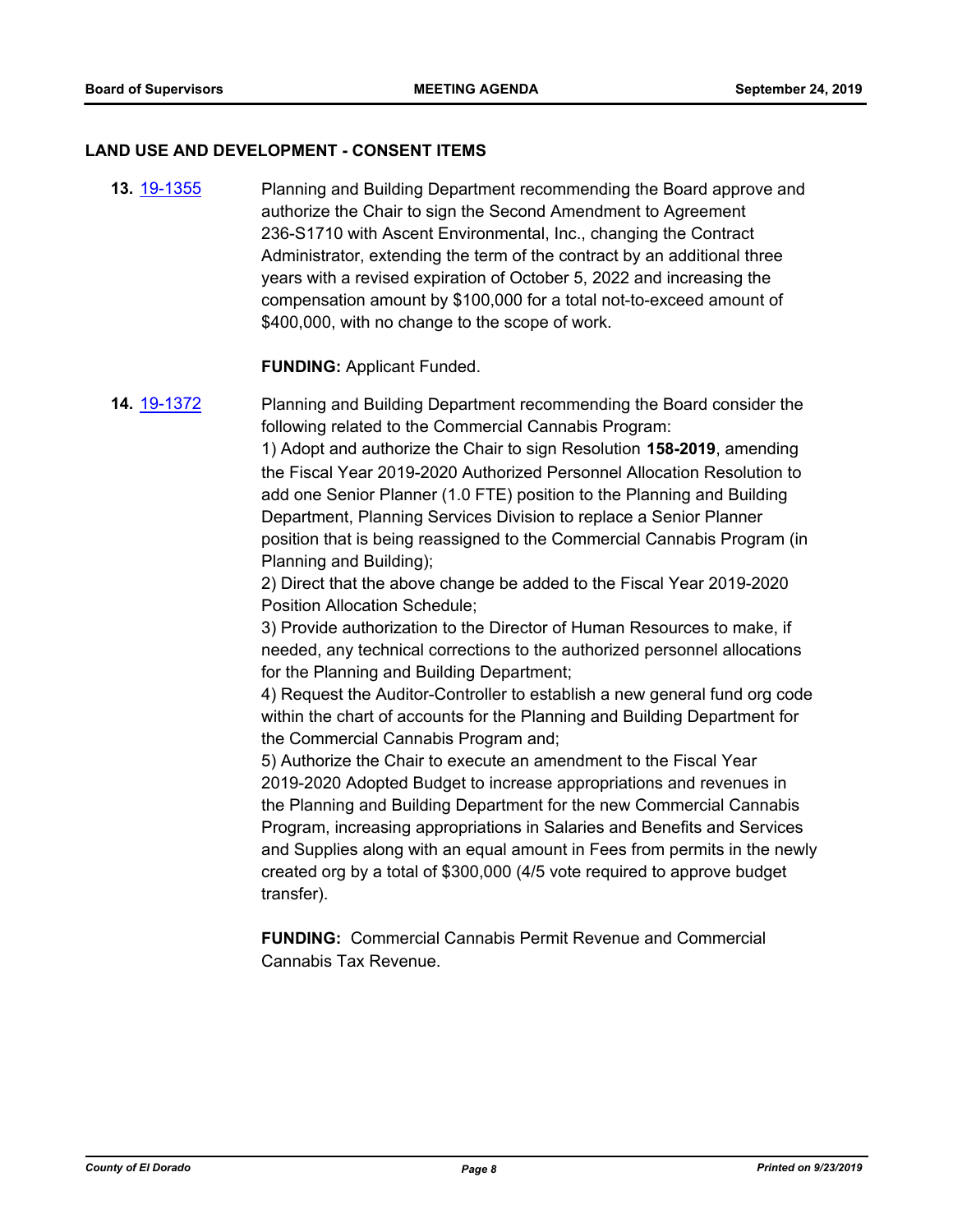#### **LAW AND JUSTICE - CONSENT ITEMS**

| <b>15. 19-1352</b> | District Attorney recommending the Board:<br>1) Approve and authorize the District Attorney to accept and execute Grant<br>Agreement DI20002 in the amount of \$230,154 with the California Office of<br>Traffic Safety, Alcohol and Drug Impaired Driver Vertical Prosecution<br>Program, for the prosecution of alcohol and drug impaired driving cases<br>for the period of October 1, 2019 through September 30, 2020; and<br>2) Delegate authority to the District Attorney to execute any contract<br>amendments or extensions which do not increase net county cost,<br>contingent upon approval by County Counsel and Risk Management                                                                                                                                                         |
|--------------------|-------------------------------------------------------------------------------------------------------------------------------------------------------------------------------------------------------------------------------------------------------------------------------------------------------------------------------------------------------------------------------------------------------------------------------------------------------------------------------------------------------------------------------------------------------------------------------------------------------------------------------------------------------------------------------------------------------------------------------------------------------------------------------------------------------|
|                    | <b>FUNDING:</b> California Office of Traffic Safety Alcohol and Drug Impaired<br>Driver Vertical Prosecution Program Grant Funding.                                                                                                                                                                                                                                                                                                                                                                                                                                                                                                                                                                                                                                                                   |
| 16. 19-1307        | District Attorney recommending the Board:<br>1) Accept a grant from the Governor's Office of Emergency Services for<br>the Victim Witness Assistance Program in the amount of \$483,527 for the<br>period of October 1, 2019 - September 30, 2020, based on the received<br>Letter of Intent;<br>2) Approve and authorize the Chair to sign the Certification of Assurance<br>of Compliance; and<br>3) Authorize the District Attorney to execute the Grant Award Agreement<br>and required documents, including any extensions or amendments thereof<br>which would not increase net county cost.                                                                                                                                                                                                    |
|                    | <b>FUNDING:</b> California Governor's Office of Emergency Services Victims of<br>Crime Act Fund.                                                                                                                                                                                                                                                                                                                                                                                                                                                                                                                                                                                                                                                                                                      |
| 17. 19-1345        | Sheriff's Office recommending the Board:<br>1) Approve and authorize Chair to sign Customer Signature Page,<br>Contract Amendment, and Statement of Work as they relate to the Master<br>Services Agreement to Contract 4251 with Relias Learning, LLC, for the<br>provision of web-based education and information resource subscription<br>services with Relias Learning LLC for Sheriff's Office staff for a term of<br>seven (7) years and for an estimated not to exceed amount of \$83,000;<br>and<br>2) Authorize the Purchasing Agent, or designee, to execute further<br>documents relating to Contract 4251, including future amendments which<br>do not increase the maximum dollar amount or term of the Contract, and<br>contingent upon approval by County Counsel and Risk Management. |
|                    | <b>FUNDING: General Fund.</b>                                                                                                                                                                                                                                                                                                                                                                                                                                                                                                                                                                                                                                                                                                                                                                         |

## **END CONSENT CALENDAR**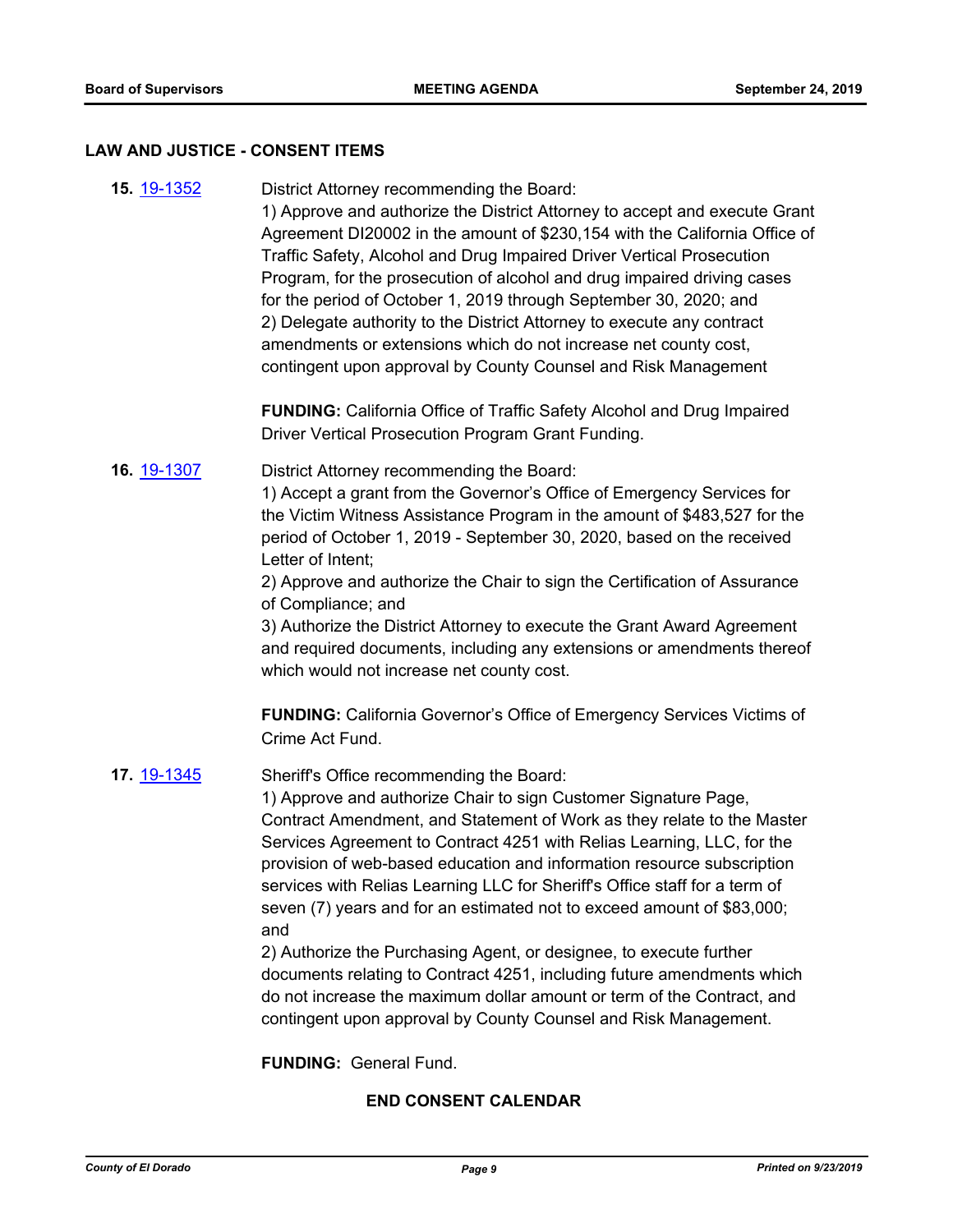#### **DEPARTMENT MATTERS (Items in this category may be called at any time)**

**18.** [19-1283](http://eldorado.legistar.com/gateway.aspx?m=l&id=/matter.aspx?key=26605) Probation Department recommending the Board to adopt and authorize the Chair to sign Resolution **159-2019** granting approval of the temporary amendment to Board of Supervisors Policy D-1 Travel, V A.1, for a period of ninety (90) days. (Est. Time: 10 Min.)

**FUNDING:** General Fund.

**19.** [19-1130](http://eldorado.legistar.com/gateway.aspx?m=l&id=/matter.aspx?key=26452) Department of Transportation recommending the Board approve and authorize the Chair to sign the Offsite Road Improvement Agreement for Malcolm Dixon Area of Benefit, Road Improvement Agreement 19-54910, between the County and the Developers, Omni Financial, LLC, Alto, LLC, Salmon Falls Land & Cattle Company, LLC, Diamante Development, LLC and Christopher A. LaBarbera Revocable Trust, 2019. (Cont. 8/13/2019, Item 14) (Est. Time: 20 Min.)

**FUNDING:** Developer Funded.

**20.** [19-1410](http://eldorado.legistar.com/gateway.aspx?m=l&id=/matter.aspx?key=26731) Chief Administrative Office recommending the Board adopt and authorize the Chair to sign Resolution **162-2019**, incorporating Exhibits 1 through 3, adopting the County Budget and Budgets for Board Governed Special Districts for Fiscal Year 2019-2020. (Est. Time: 10 Min.)

**FUNDING:** Countywide Budget Adoption.

**21.** [19-1305](http://eldorado.legistar.com/gateway.aspx?m=l&id=/matter.aspx?key=26627) Library Department recommending the Board receive a presentation on County meeting room policy issues and provide direction to staff for developing a County Meeting Room Policy. (Est. Time: 45 Min.)

**FUNDING:** N/A

#### **1:00 P.M. - TIME ALLOCATION**

**22.** [19-1389](http://eldorado.legistar.com/gateway.aspx?m=l&id=/matter.aspx?key=26710) Department of Transportation recommending the Board: 1) Receive a presentation by consultant FM3 Research of Key Findings of a survey of County Service Area No. 3; and 2) Direct staff to initiate proceedings for a measure to be placed on the March 3, 2020 ballot for the electorate in the South Shore Snow Zone to consider a special tax, in the amount of \$80.00 annually on each improved parcel of land, to replace the existing \$20.00 assessment service charge. (Est. Time: 1 Hr.)

**FUNDING:** CSA 3 Snow Removal Zone of Benefit.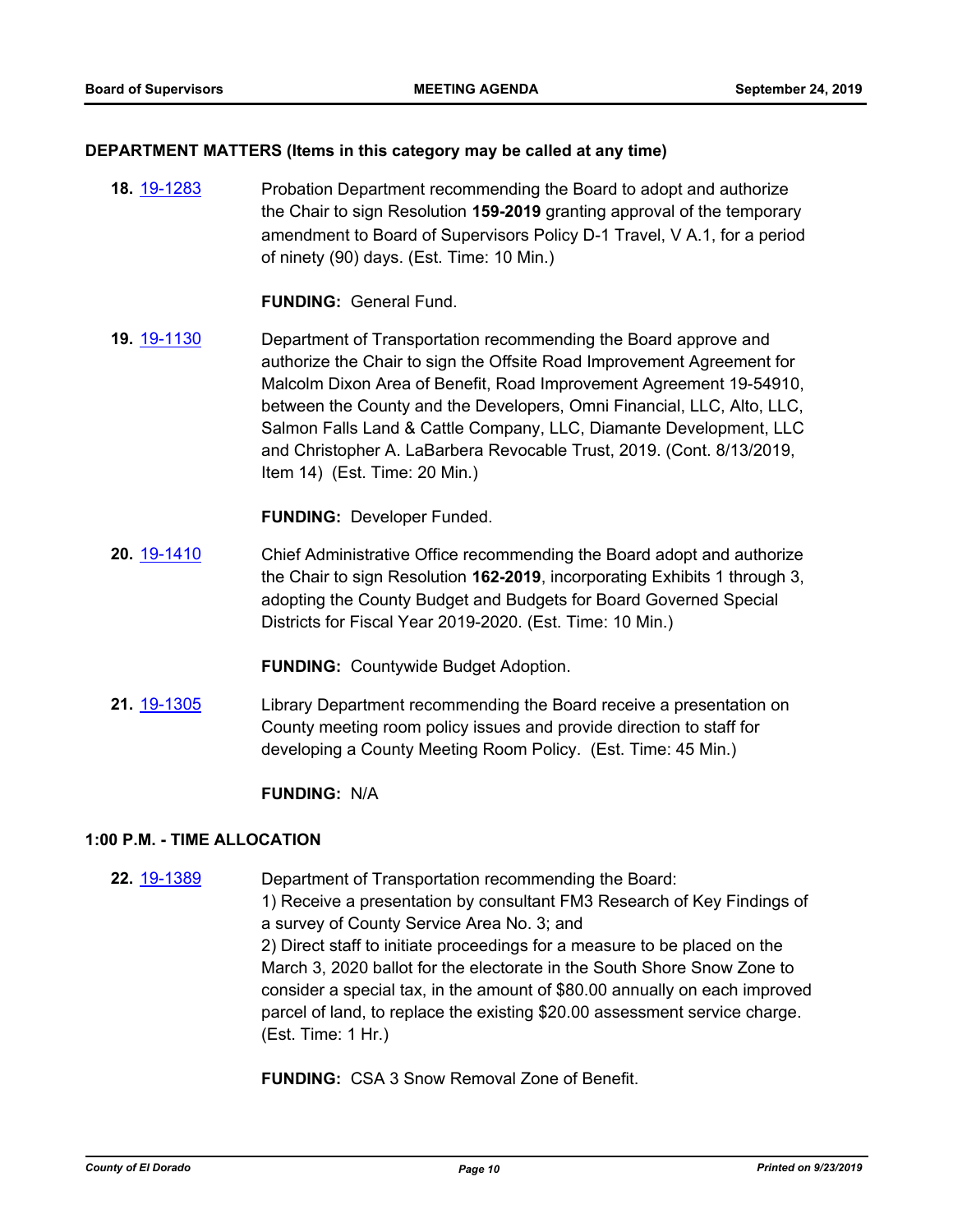#### **2:00 P.M. - TIME ALLOCATION**

**23.** [19-1384](http://eldorado.legistar.com/gateway.aspx?m=l&id=/matter.aspx?key=26705) Planning and Building Department, Planning Services Division, forwarding a request from Oakmont Senior Living for an Initiation Hearing (Conceptual Review) for a proposed Specific Plan Amendment for the El Dorado Hills Specific Plan and Town Center West Planned Development to allow the inclusion of Mixed Use Development in the plan area. The proposed future Mixed Use Development would include a mix of commercial development and feature an age-restricted residential development of up to 20 residential units per acre, as part of the Development Plan for the center located in Village U. The property, identified by Assessor's Parcel Numbers 117-160-011, 117-160-012, 117-160-013, 117-160-014, 117-160-031, 117-160-048, 117-160-049, 117-160-050, 117-160-051, 117-160-052, 117-160-053, 117-160-054, 117-160-055, 117-160-056, 117-160-057, 117-160-064, 117-160-065, 117-160-067, 117-160-068, 117-160-069, 117-160-070, 117-180-014, 117-180-015, 117-180-016, 117-180-017, 117-180-018, and 117-180-019, consisting of 116 acres, is located in the El Dorado Hills area. Staff recommends the Board take the following actions:

1) Find that the proposed Pre-Application PA19-0003 complies with the criteria for initiation of General Plan Amendments as required by Board of Supervisors Policy J-6; and

2) Provide the Applicant with initial feedback on the proposed project. (Supervisorial District 1) (Est. Time 1 Hr.)

**FUNDING:** N/A

**ITEMS TO/FROM SUPERVISORS**

**CAO UPDATE**

**ADJOURNMENT**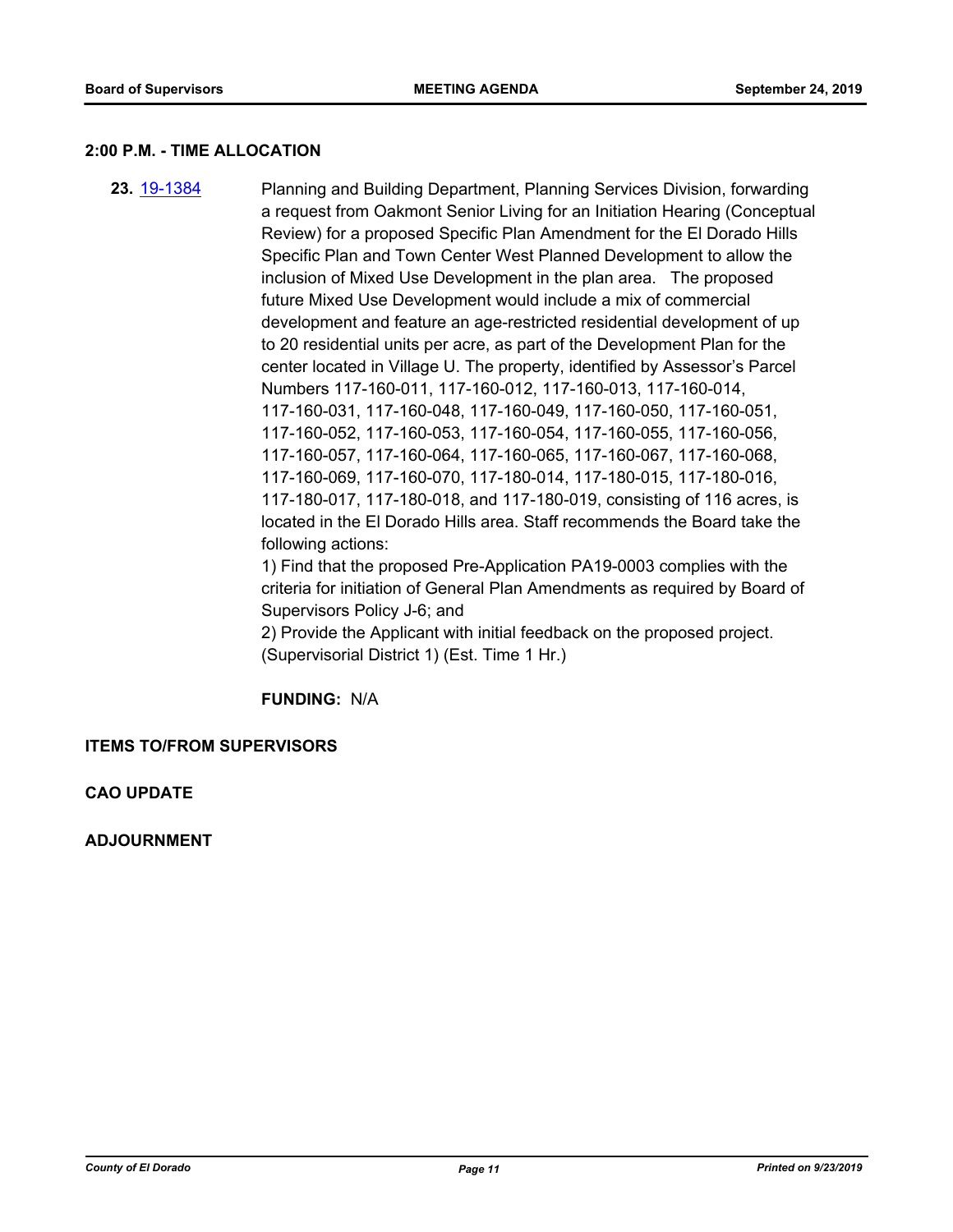## **CLOSED SESSION**

**24.** [19-1438](http://eldorado.legistar.com/gateway.aspx?m=l&id=/matter.aspx?key=26759) **Conference with Legal Counsel - Significant Exposure to Litigation** pursuant to Government Code Section 54956.9(d)(2). Number of potential cases: (1). (Est. Time: 10 Min.)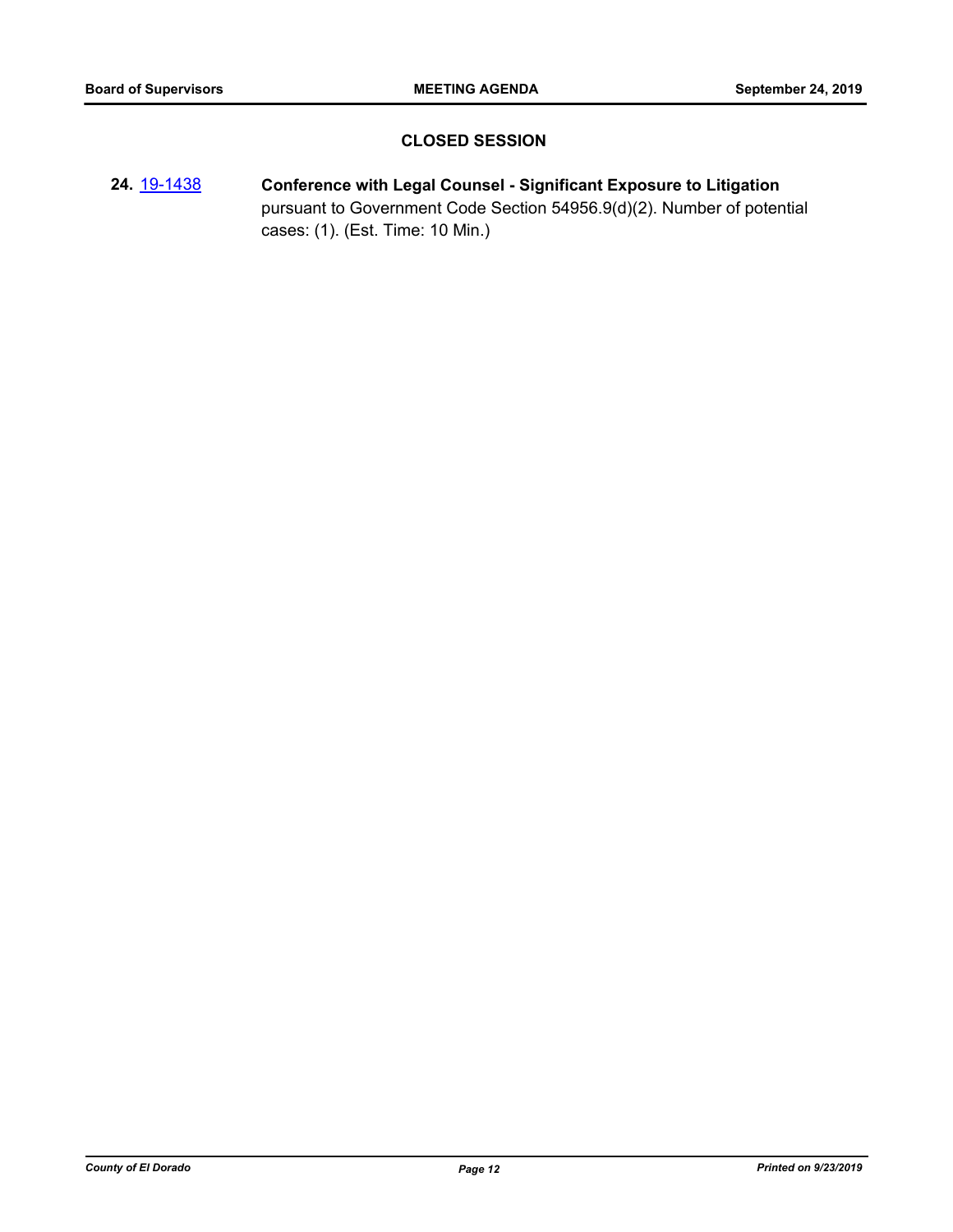On August 19, 2003, the Board adopted the following protocol: It is a requirement that all speakers, County staff and the public, when approaching the podium to make a visual presentation to the Board of Supervisors, must provide the Clerk with the appropriate number of hard copies of the presentation for Board members and the audience.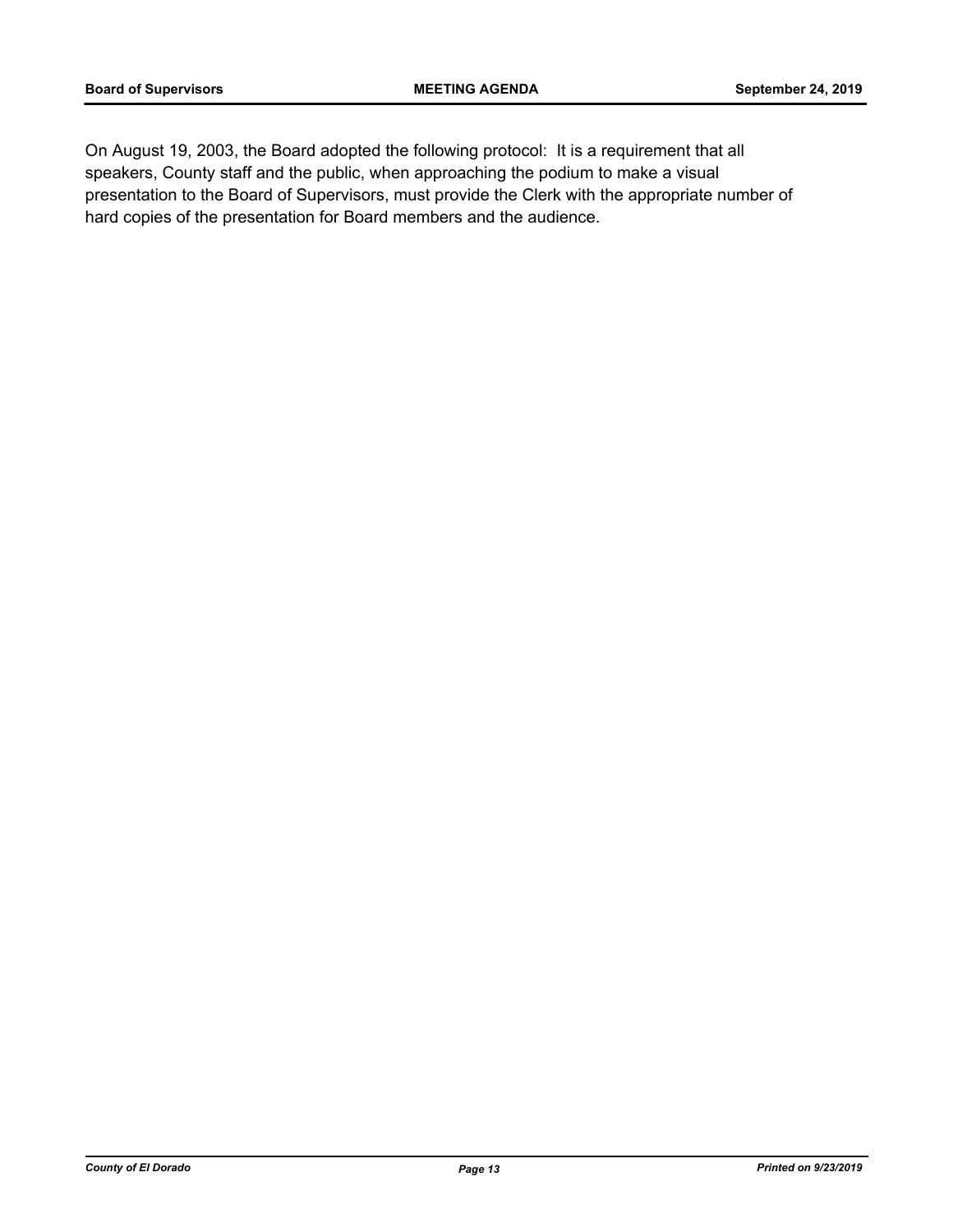#### **ADDENDUM**

#### **GENERAL GOVERNMENT - CONSENT ITEMS**

- **25.** [19-1426](http://eldorado.legistar.com/gateway.aspx?m=l&id=/matter.aspx?key=26747) Recorder-Clerk recommending the Board: 1) Approve and authorize the Purchasing Agent to sign Amendment V to Agreement for Services 129 (061-S0311), an Assignment Agreement, to reflect the acquisition of SouthTech Systems, Inc. by Granicus, LLC, effective November 9, 2018, for the provision of software and related services to the County Recorder-Clerk; a 2) Approve and authorize payment of \$15,755 for invoices received from Granicus for 2019 services that were previously authorized by the Board to be paid to SouthTech; and 3) Approve and authorize the continued use of perpetual Agreement for Services 129 (061-S0311) with Granicus, LLC, for eRecording, electronic lien and CRiis software licenses and associated support, and redaction OCR counts for the contract year September 25, 2019 through September 24, 2020 for up to \$30,350. **FUNDING:** Recorder-Clerk Special Revenue Funds.
- **26.** [19-1442](http://eldorado.legistar.com/gateway.aspx?m=l&id=/matter.aspx?key=26763) Supervisor Parlin recommending the Board approve and authorize the Chair to sign a Certificate of Recognition awarded to Anthony Battaglia and Jarrod Norwood of Boy Scout Troop 700, Rescue, California, thereby acknowledging the hard work and commitment necessary to attain the rank of Eagle Scout.